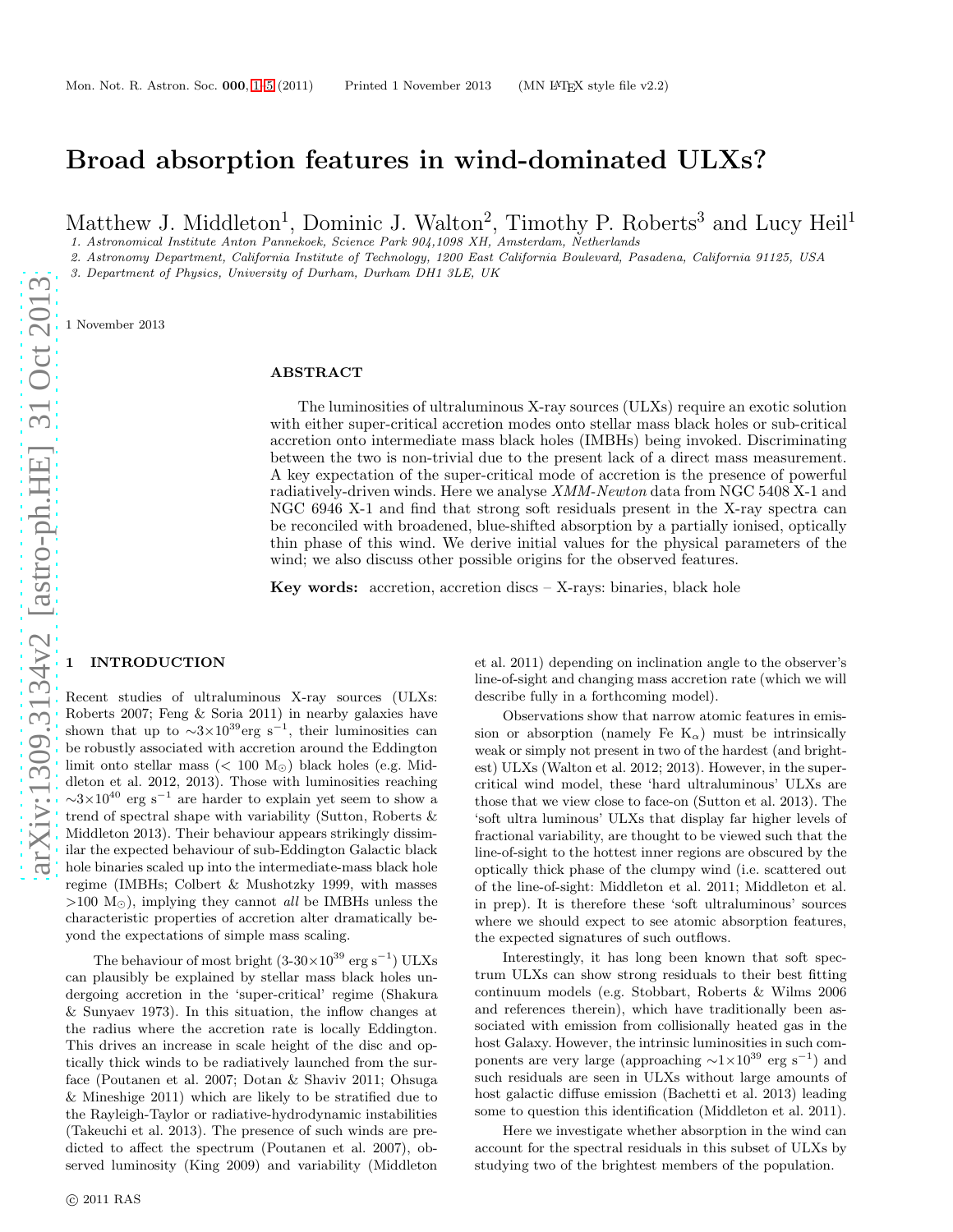Table 1. ULX observational information

| ULX                          | OBSID                                                                                          | obs. date                                                                                      | good time<br>(ks)                                    |
|------------------------------|------------------------------------------------------------------------------------------------|------------------------------------------------------------------------------------------------|------------------------------------------------------|
| NGC 5408 X-1<br>NGC 6946 X-1 | 0302900101<br>0500750101<br>0653380201<br>0653380301<br>0653380401<br>0653380501<br>0691570101 | 2006-01-13<br>2008-01-13<br>2010-07-17<br>2010-07-19<br>2011-01-26<br>2011-01-28<br>2012-10-21 | 85.4<br>28.6<br>71.8<br>88.2<br>73.4<br>69.2<br>81.1 |

Notes: *XMM-Newton* observation identifier, date of exposure, PN spectral exposure (after accounting for background flares and deadtime) for each observation studied.

#### 2 WIND-DOMINATED ULXS

The most variable ULXs detected are NGC 5408 X-1 (Middleton et al. 2011; Heil, Vaughan & Roberts 2009; Pasham & Strohmayer 2012) and NGC 6946 X-1 (Rao et al. 2010), both with energy integrated fractional excess variances over intra-observation timescales of >20% (and up to  $~0.60\%$ ). Both sources are also known to harbour quasi-periodic oscillations (QPOs); although determining the mass based on association to those QPOs seen in BHBs (e.g. Strohmayer & Mushotzky 2009) has proven non-trivial (Middleton et al. 2011; Pasham & Strohmayer 2012).

The evolution of NGC 5408 X-1 over 6 deep XMM-Newton observations (spanning several years) has been well studied by Pasham & Strohmayer (2012) who found very little change in the X-ray spectra (although significant changes were found in the variability power spectra). The X-ray spectra show a strong soft thermal component, peaking below 1 keV with a tail of emission rolling over at 3-4 keV (such a break appears almost ubiquitously in high quality XMM-Newton ULX data: Gladstone et al. 2009 now confirmed by NuSTAR: Bachetti et al. 2013). In the super-critical framework the soft emission is from the wind (and photosphere), with the hard emission originating in a heavily distorted inner accretion disc (Poutanen et al. 2007). In addition to models describing the continuum, past studies have highlighted the need for an extra component to account for spectral residuals below 2 keV (e.g. Strohmayer & Mushotzky 2009). Should these be associated with a collisionally excited plasma (emitting as a Brehmstrahlung spectrum with overlaid emission lines) then the integrated luminosity is found to approach  $\sim$ 1×10<sup>39</sup> erg s<sup>-1</sup>. This is considerably brighter than predicted for the star-formation-related diffuse emission of the *entire* galaxy, inferred to be  $\sim$ 3×10<sup>37</sup>erg s<sup>-1</sup> (see Dale et al. 2005; Calzetti et al. 2007; Mineo et al. 2012).

Middleton et al. (2011) proposed that the large amplitudes of rms and trend of fractional variability with energy seen in NGC 5408 X-1 could both be explained by optically thick, clumpy material in the wind obscuring sight lines to the inner disc (e.g. Takeuchi et al. 2013). In this scenario both the spectra and variability can be explained by supercritical accretion and are heavily influenced by the wind. NGC 6946 X-1 is not as well-studied as NGC 5408 X-1, however, Rao et al. (2010) have shown it to have both a similar X-ray spectrum and similar (in fact larger) amplitudes of rms variability on the same timescales. Given the close association of variability and spectral behaviour in accreting sources (e.g. Muñoz-Daria et al. 2011) it is quite reasonable to assume both sources could be 'wind-dominated' ULXs.

#### 3 SPECTRAL MODELLING

We re-processed the 6 XMM-Newton (EPIC MOS and PN) archival datasets of NGC 5408 X-1 (acquired from HEASARC [\(http://heasarc.gsfc.nasa.gov/\)](http://heasarc.gsfc.nasa.gov/) and the latest (proprietary) observation of NGC 6946 X-1 using sas 12 and up-to-date current calibration files (see Table 1 for details). We followed standard extraction procedures and filtered for soft proton flaring in the full-field, high energy (10-15 keV) background, extracting good time intervals (GTI). As the PN has the highest response to these events we used the PN GTI as input in extracting spectra, using  $XSELECT$ , confirming that this removes all flares in the equivalent MOS lightcurves. We selected  $\geq$ 30 arcsec radius source and background regions with the latter selected to be on the same chip, free from sources and away from the readout direction of bright sources. The OBSIDs, observation dates and useful exposures are given in Table 1. Given that the spectra of NGC 5408 X-1 do not change by a large amount at soft energies where the residuals are seen, we combined the MOS (1  $& 2$  separately) and PN datasets using ADDASCASPEC. However, as the spectrum of NGC 6946 X-1 changes markedly compared to earlier, shorter observations, we focus our analysis only on the latest, deep observation.

We proceeded to initially model the continuum for each source in order to identify and study the residuals. To this end we used a suitable convolved model in xspec (Arnaud 1996) representative of emission from the outer wind (DISKBB) and emission from the inner hot disc (NTHCOMP: Zycki, Done & Smith 1999). The Compton component gives us the additional freedom to account for any putative Compton down-scattering in the wind (Titarchuk & Shrader 2005) which may act to distort the hot disc profile, extending it to lower energies (Middleton et al. in prep). We set the input seed photon temperature to be that of the lower temperature wind to ensure correct energy balance in the event of scattering and prevent further rollover at energies out of the bandpass (consistent with this model of accretion: Poutanen et al. 2007, and recently confirmed in NuSTAR observations by Bachetti et al. 2013). We included absorption by neutral ISM material (TBABS) with appropriate abundances (Wilms et al. 2000) and lower limit set to the Galactic lineof-sight column (NGC 5408:  $6.0 \times 10^{20}$  cm<sup>-2</sup> and NGC 6946:  $2.1\times10^{21}$  cm<sup>-2</sup>; Dickey & Lockman 1990). As is standard practice we also included a constant component to account for differences between detector responses (usually  $<10\%$ ) from unity except in the case of NGC 6946 X-1 MOS1 where a dead column across the source affected the spectrum).

The results of the spectral fitting are given in Table 2 and plotted in Figure 1. We confirm the presence of strong residuals in both NGC 5408 X-1 and NGC 6946 X-1 MOS and PN spectra. Following previous analyses of such residuals (e.g. Stobbart et al. 2006) we can model these as emission by a thermal plasma (apec: Smith et al. 2001). Such models are sensitive to the heavy metal abundance, however this is uncertain in these sources; whilst observations of the NGC 5408 X-1 environment (Mendes de Oliveria et al. 2006)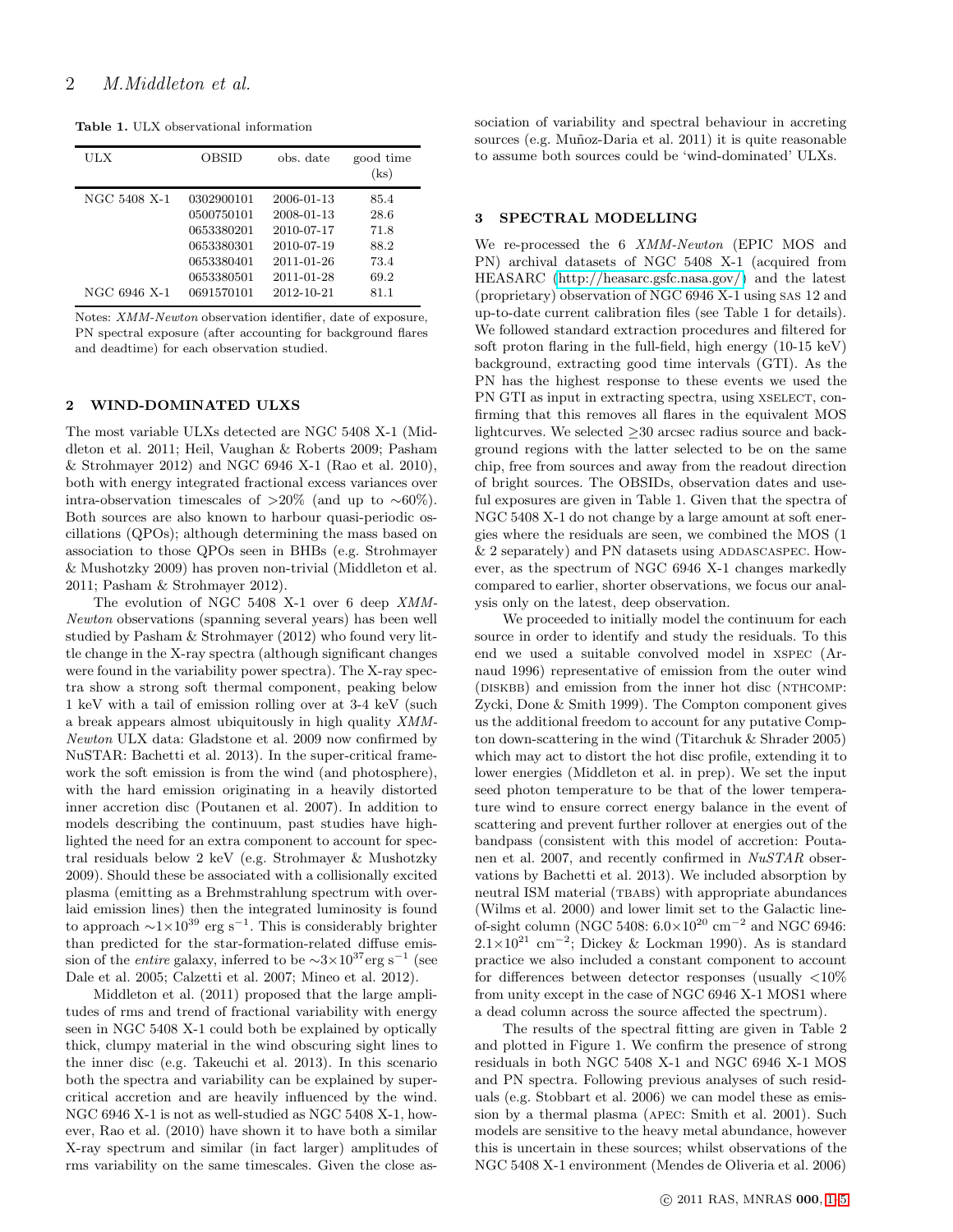|  |  |  |  |  | Table 2. XSPEC model best-fit parameters |
|--|--|--|--|--|------------------------------------------|
|--|--|--|--|--|------------------------------------------|

| TBABS*(DISKBB+NTHCOMP)                       |                                                                                                        |                                                                                                        |                                                                                                               |                                                                                                  |                                                                                                        |                                                                                                                                                             |                                                                                                                |                                              |  |  |
|----------------------------------------------|--------------------------------------------------------------------------------------------------------|--------------------------------------------------------------------------------------------------------|---------------------------------------------------------------------------------------------------------------|--------------------------------------------------------------------------------------------------|--------------------------------------------------------------------------------------------------------|-------------------------------------------------------------------------------------------------------------------------------------------------------------|----------------------------------------------------------------------------------------------------------------|----------------------------------------------|--|--|
| <b>ULX</b>                                   | $N_{\rm H}$                                                                                            | $kT_{\rm d}$                                                                                           |                                                                                                               | $\Gamma$                                                                                         |                                                                                                        | $kT_{\rm e}$                                                                                                                                                |                                                                                                                | $\chi^2$                                     |  |  |
| 5408 X-1<br>6946 X-1                         | $0.092 \pm 0.003$<br>$0.304_{-0.020}^{+0.021}$                                                         | $0.193 \pm 0.003$<br>$0.232^{+0.015}_{-0.014}$                                                         |                                                                                                               | $1.65^{+0.12}_{-0.10}$<br>$1.96 \pm 0.11$                                                        |                                                                                                        | $2.25 \pm 0.04$<br>$1.63^{+0.31}_{-0.20}$                                                                                                                   |                                                                                                                | 2522/1663<br>944/835                         |  |  |
| TBABS*TBVARABS*(APEC+DISKBB+NTHCOMP)         |                                                                                                        |                                                                                                        |                                                                                                               |                                                                                                  |                                                                                                        |                                                                                                                                                             |                                                                                                                |                                              |  |  |
| <b>ULX</b>                                   | $N_{\rm H}$                                                                                            | $kT_{\text{apec}}$                                                                                     | $kT_{\rm d}$                                                                                                  | $\Gamma$                                                                                         |                                                                                                        | $kT_{\rm e}$                                                                                                                                                |                                                                                                                | $\chi^2$                                     |  |  |
| 5408 X-1<br>5408 X-1<br>6946 X-1<br>6946 X-1 | $0.052$ $^{+0.009}_{-0.008}$<br>$0.049 \pm 0.004$<br>$0.028 + 0.023$<br>$0.039 + 0.028$<br>$-0.025$    | $1.01 \pm 0.03$<br>$1.02 \pm 0.02$<br>$\substack{1.14^{+0.07}_{-0.11} \\ 1.14^{+0.07}_{-0.09}}$        | $0.152 \pm 0.008$<br>$0.156 \pm 0.004$<br>$0.237 \pm 0.024$<br>$0.225_{-0.025}^{+0.027}$                      | $2.36 \pm 0.06$<br>$2.36 \pm 0.03$<br>$1.98 + 0.11$ <sub>-0.12</sub><br>$2.00 + 0.11$<br>$-0.12$ |                                                                                                        | $2.09^{+0.48}_{-0.29}$<br>$2.03_{-0.16}^{+0.21}$<br>$1.76^{+0.41}_{-0.25}$<br>$1.81_{-0.27}^{+0.45}$                                                        |                                                                                                                | 1860/1661<br>1894/1661<br>788/833<br>785/833 |  |  |
| TBABS*TBVARABS*XSTAR*(DISKBB+NTHCOMP)        |                                                                                                        |                                                                                                        |                                                                                                               |                                                                                                  |                                                                                                        |                                                                                                                                                             |                                                                                                                |                                              |  |  |
| <b>ULX</b>                                   | $N_{\rm H}$                                                                                            | wind $N_{\rm H}$                                                                                       | $log\xi$                                                                                                      | $\boldsymbol{z}$                                                                                 | $kT_d$                                                                                                 | $\Gamma$                                                                                                                                                    | $kT_e$                                                                                                         | $\chi^2$                                     |  |  |
| 5408 X-1<br>5408 X-1<br>6946 X-1<br>6946 X-1 | $0.028 \pm 0.005$<br>$0.028 \pm 0.003$<br>$0.115$ $^{+0.014}_{-0.022}$<br>$0.132$ $^{+0.034}_{-0.021}$ | $\substack{19.8^{+23.9}_{-5.8} \\ 6.4^{+8.3}_{-1.5}}$<br>$100.0$ ( $> 55.2$ )<br>$41.9^{+4.2}_{-1.11}$ | $\substack{3.44^{+0.14}_{-0.10} \\ 3.18^{+0.05}_{-0.07}}$<br>$3.69^{+0.02}_{-0.11}$<br>$3.52^{+0.17}_{-0.06}$ | $-0.12 \pm 0.01$<br>$-0.12 \pm 0.01$<br>$-0.13$ $^{+0.01}_{-0.02}$<br>$-0.13 \pm 0.01$           | $0.208 \pm 0.007$<br>$0.206 \pm 0.004$<br>$0.237$ $^{+0.019}_{-0.009}$<br>$0.218$ $^{+0.015}_{-0.021}$ | $2.29 \pm 0.08$<br>$2.29_{ -0.05}^{ +0.04}$<br>$2.05\text{ }^{+\tilde{0}.\tilde{1}\tilde{2}}_{-0.14}$<br>$2.12 \begin{array}{c} +0.16 \\ -0.12 \end{array}$ | $\substack{1.76_{-0.23}^{+0.36} \\ 1.73_{-0.13}^{+0.16} }$<br>$1.95_{-0.40}^{+0.57}$<br>$2.14_{-0.46}^{+2.73}$ | 1997/1660<br>1985/1660<br>863/832<br>838/832 |  |  |

Notes: Units of  $N_H$  are  $10^{22}$  cm<sup>-2</sup> and temperatures (seed photons:  $kT_d$  and electron plasma:  $kT_e$ ) are quoted in keV. *Top:* Best-fit model parameters (and 90% errors) for the continuum model. *Middle:* model parameters when including thermal plasma emission with variable abundances (0.5 Z⊙ top and Z⊙ bottom).*Bottom:* when including absorption in a wind with a velocity dispersion of 0.1c, outflow velocity of  $z \times c$  and  $0.5$   $\mathbb{Z}_{\odot}$  and  $\mathbb{Z}_{\odot}$  (top and bottom sets of values in each case).

implies sub-solar abundance, X-ray spectral fitting (Winter et al. 2007) measures abundances closer to solar (there are no equivalent constraints for NGC 6946 X-1 although the galactic metallicity is  $\sim$  solar: Moustakas et al 2010). To account for these uncertainties we tested abundances set at 0.5  $Z_{\odot}$  and  $Z_{\odot}$ . In order to be fully consistent we included a second, variable abundance absorption column (TBVARABS) where we fixed the heavy metals (above He) to the abundance in the apec component, redshift to zero and the column density of the TBABS component to its Galactic value. The model fitting (Table 2) gives thermal plasma luminosities of 3.9-5.3 (NGC 5408 X-1) and 2.8-5.6×10<sup>38</sup> erg s<sup>-1</sup> (NGC 6946 X-1) for  $Z_{\odot}$  and 0.5  $Z_{\odot}$ ; far greater than the inferred diffuse luminosity of either galaxy (Dale et al. 2005; Mineo et al. 2012) given the ratio of extraction region area to the projected galaxy area:  $\sim$ 1×10<sup>37</sup>erg s<sup>-1</sup>.

Should the residuals instead be the result of absorption in the line-of-sight by an outflowing, optically thin phase of a super-critical wind then by making some basic assumptions we can model these features using a table made with xstar2xspec (Kallman & Bautista 2001). Based on the simulations of Takeuchi et al. (2013) we may expect wind element sizes of  $\sim$ 10 R<sub>s</sub>. If we (naively) assume that the column density of winds in BHBs when extremely bright  $({\sim}10^{24} \text{ cm}^{-2},$ e.g. Revnivtsev et al. 2002) is of order what we may expect to see in ULXs then this places an upper limit on the particle density of  $10^{17}$ cm<sup>-3</sup>. As this upper limit gives a Thompson scattering optical depth  $\leq 1$  at these columns, we are satisfied that this is an appropriate, albeit crude value to use in this initial modelling. We used the best-fitting de-absorbed model to the continuum to provide the input, ionising flux, and produced four grids per source, stepping between logξ of 3 to 4 in five linear steps and column density of  $1 \times 10^{22}$  -

c 2011 RAS, MNRAS 000, [1–](#page-0-0)[5](#page-4-0)

 $1\times10^{24}$  (limited so that the optical depth is less than unity) in eight logarithmic steps. As we do not know the velocity dispersion a priori we set the turbulent velocity (as a proxy for velocity dispersion) in the wind to be 0.01c and 0.1c (the predicted outflow velocity is an obvious upper limit: Takeuchi et al. 2013) and produced grids at 0.5  $\text{Z}_{\odot}$  and  $\text{Z}_{\odot}$ . In all grids we set the covering fraction to be unity as a limiting case. Fitting the resulting grids with the continuum (again using tbvarabs with matching abundances) in xspec we find the larger velocity dispersion of 0.1c to be statistically favoured (by  $\Delta \chi^2 > 50$ ). Whilst including smeared absorption yields a highly significant improvement in  $\Delta \chi^2$ from the continuum model (Table 2), this is evidently not as great as that obtained by including a thermal plasma (in both cases the fit quality remains poor for NGC 5408 X-1). However, we attribute this (and the spectral residuals in Figure 1) to the simplicity of our model; it only accounts for a single phase of the absorber (we do not fit multiple grids to avoid compounding caveats) yet there are likely to be multiple phases of differing densities (Takeuchi et al. 2013).

At the relatively high ionisation states inferred for the wind, H and He have no effective opacity and do not affect the shape of the spectrum. As a result, the different abundances in the grids are somewhat balanced by column density and ionisation state. Although we cannot be certain of the correct abundance at this time, we can use both bestfitting models (the parameters of which are given in Table 2) to determine the likely range of parameters for the wind. Given the particle density and range of logξ we can obtain a rough estimate for the location of the material relative to the central illuminating source. This explicitly assumes that the wind is exposed to the same de-absorbed, 0.3-10 keV Xray luminosities that we observe: 7.7 and 7.6  $\times 10^{39}$  erg s<sup>-1</sup>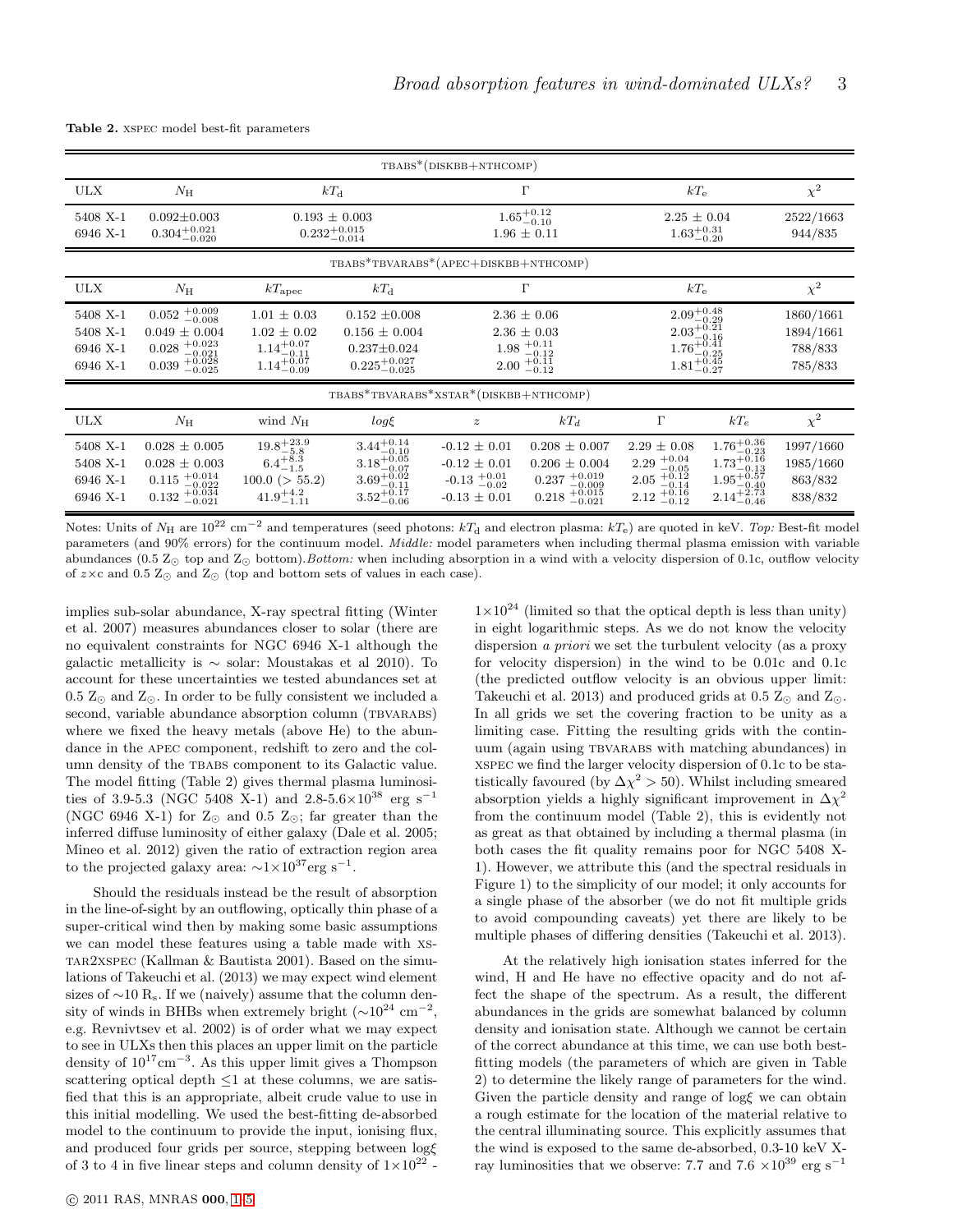

Figure 1. *Left a):* Best-fitting continuum model (DISKBB: red dashed line, NTHCOMP: blue dashed line) to the combined data for NGC 5408 X-1 (PN: black, MOS1: blue, MOS2: green) with model parameters given in Table 2. Residuals to the fit are shown in the panel below and clearly show an excess at 1 keV. *b):* Best-fitting model incorporating a partially ionised, optically thin wind (see Table 2 for best-fitting parameters), in this case with 0.5 Z⊙. The residuals have been substantially reduced. *Right:* as for *left* with the data of NGC 6946 X-1 and best-fitting models. Note that the MOS1 data is lower due to the source region being affected by a dead column.

for NGC 5408 X-1 and NGC 6946 X-1 respectively (determined by integrating below the continuum model in Table 2). Following Tarter et al. (1969):  $R \geq \sqrt{L_x/(\xi n_e)}$ , we find  $R > 5200 \mathrm{R_g}$  and  $> 3400 \mathrm{R_g}$  for a 10  $\mathrm{M_{\odot}}$  BH and for each source respectively (with the aforementioned caveats).

Using eqn 1 of Ponti et al. (2012) we can obtain a crude estimate for the mass outflow rate in this phase of the wind:

$$
\dot{M}_w = 4\pi m_p v_{out} \frac{L_x}{\xi} \frac{\Omega}{4\pi} \tag{1}
$$

where  $\Omega$  is the covering fraction of the wind,  $m_p$  is the proton mass and  $v_{out}$  is the outflow velocity. We can also estimate the mass inflow rate through the inner radius using the relations of Poutanen et al. (2007):

$$
\dot{M}_o = M_{BH}^{-1/2} \left(\frac{1.5f_c}{T_{c,sph}[\text{keV}]}\right)^2 \tag{2}
$$

$$
\dot{M}_{in} \approx \frac{\dot{M}_o(1-a)}{1-a\left(\frac{2}{5}\dot{M}_o\right)^{-1/2}}\tag{3}
$$

where  $\dot{M}_o$  is the local mass accretion rate (in units of Eddington),  $T_{\text{c,sph}}$  is the temperature at the wind spherization radius,  $R_{\rm sph}$ ,  $f_c$  (the colour temperature correction due to Compton scattering) is assumed to be 1.7 (Poutanen et al. 2007),  $a = \epsilon_w(0.83 - 0.25\epsilon_w)$  and  $\epsilon_w$  is the fraction of radiative energy used to launch the wind. From the spectral fits we obtain  $T_{\text{c,sph}}$  (kT<sub>d</sub>). If we then assume the unphysical but limiting value of  $\epsilon_w = 1$  (assuming maximal energy launches the wind and thus largest mass loss) and use the results of the model fitting, we obtain an upper limit on the mass outflow to inflow (to the BH) ratio of  $< 1.1$  and  $< 0.7$ for NGC 5408 X-1 and NGC 6946 X-1 respectively. In deriving the ratio we have assumed an accretion efficiency of 0.08 (standard for a Schwarzchild BH) with the values differing mostly due to the lower limit on logξ for NGC 5408 X-1. There are naturally several caveats e.g. this only accounts for this partially ionised phase of the wind, and the covering fraction was set at unity (yet Walton et al. 2013 rule this out). We will explore these caveats in detail in a future work.

#### 4 DISCUSSION & CONCLUSIONS

Given the bright nature of ULXs, it is natural to assign their properties to an exotic accretion scenario, either the presence of IMBHs or super-critical accretion modes onto stellar mass BHs. Assuming a common scaling of BH accretion physics (spectrum, variability, outflows etc.), the predictions for IMBHs are clear. At the inferred Eddington ratios we would expect generally hard spectra (rolling over well out of the XMM-Newton bandpass), with large amounts of fractional variability (e.g. Munoz-Darias et al. 2011). Whilst the amount of 'fast' variability in some ULXs seems to be an adequate match (though we caution that the QPOs do not yet provide a strong lever arm for identification), e.g. Caballero-Garcia et al. 2013, the spectra and behaviour seem to depart from expectation (see Gladstone et al. 2009; Sutton et al. 2013; Bachetti et al. 2013; Middleton et al. in prep). One thing is clear: at these accretion rates we do not expect IMBHs to be powering substantial winds (assuming scaling of accretion properties holds at these intermediate mass ranges). Conversely if we infer the presence of accretion onto stellar mass BHs we must invoke super-critical accretion and winds if we are to explain the bright  $(3 < L_X)$  $< 30 \times 10^{39}$  erg s<sup>-1</sup>) ULXs and their coupled spectra and variability (Sutton et al. 2013).

We can explain the large amounts of variability seen in some soft ULXs should they be 'wind-dominated', i.e. viewed at moderate inclinations, into the launching cone of the wind expected to accompany super-critical accretion (Middleton et al. 2011). In the cases of the two best observed of these, NGC 5408 X-1 and NGC 6946 X-1, strong residuals are seen at soft energies. Although these can be described by